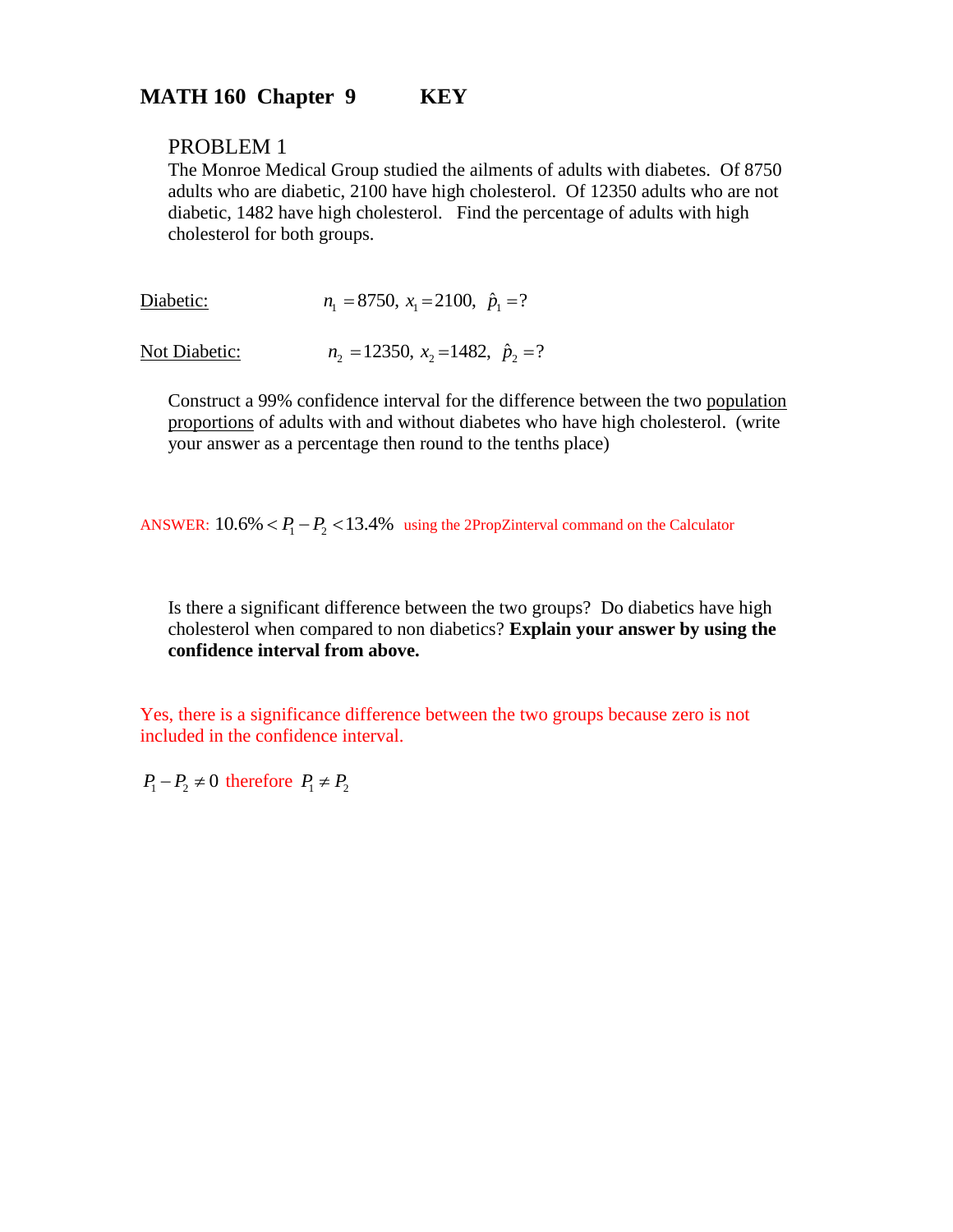A study was conducted to determine whether magnets are effective at treating back pain. One group was given the magnet treatment, while the other group was given the sham treatment. The results are shown below where measurements are centimeters on a pain scale. Do not assume the population standard deviations are equal.

Magnet:  $n_1 = 23$ ,  $\bar{x}_1 = 0.47$ ,  $s_1 = 0.95$ 

Sham: (similar to a placebo)  $n_2 = 25$ ,  $\bar{x}_2 = 0.32$ ,  $s_2 = 1.45$ 

Construct a 95% confidence interval for the difference between the two population means. Round to the thousandths place.

Answer:  $-0.559 < \mu_1 - \mu_2 < 0.859$  Using the 2Sample T-Interval (not pooled)

Based on the results, does it appear that the two populations have different means? EXPLAIN your answer using the interval from the previous answer.

The two populations have the same mean since zero is included in the confidence interval. One treatment does not appear to be better than the other.

 $\mu_1 - \mu_2 = 0$  therefore  $\mu_1 = \mu_2$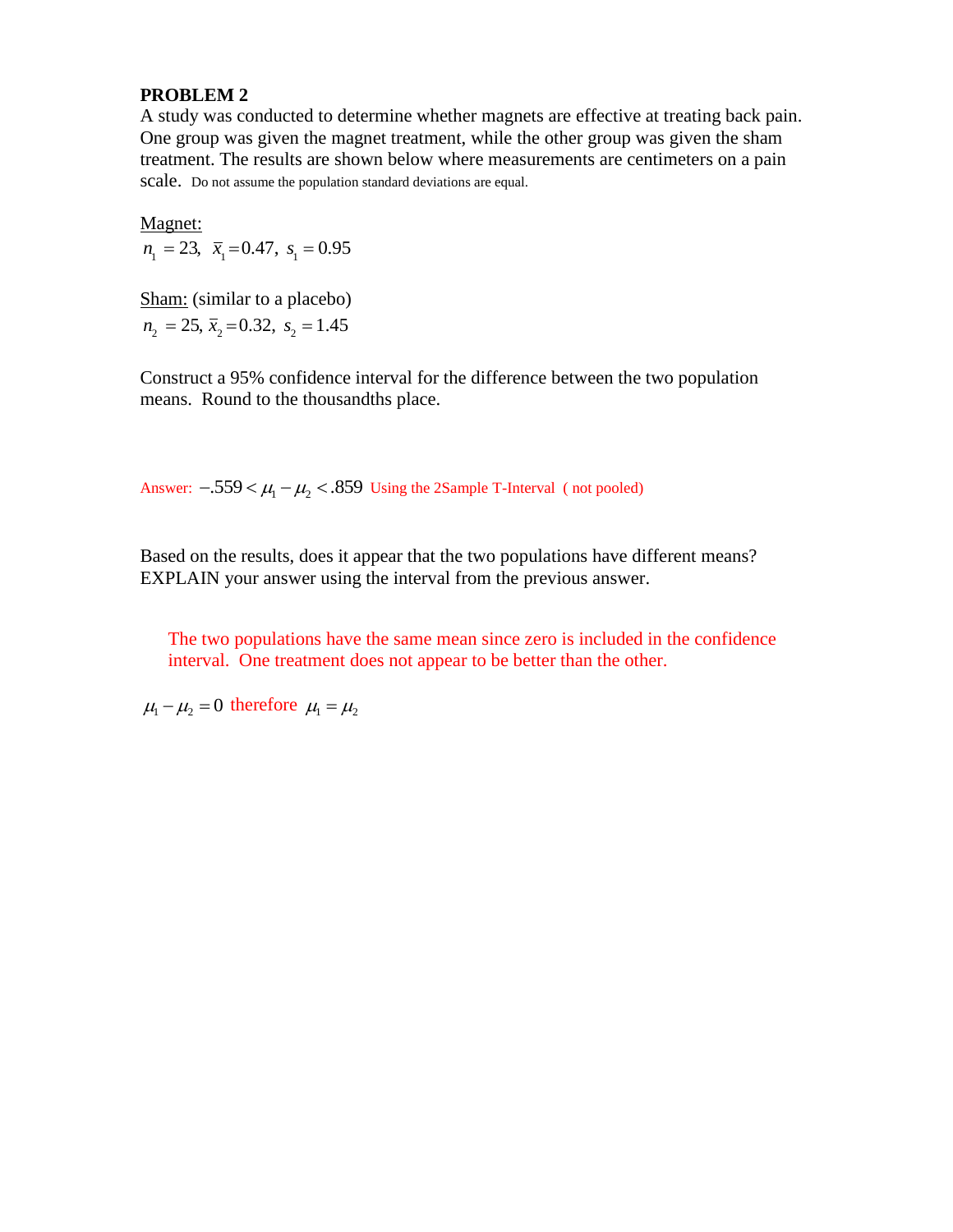A study was conducted to determine whether listening to Mozart improves scores on a math quiz. A random sample of five students took math quizzes, first before and then after listening to Mozart. The results are shown below. Construct a 99% confidence interval for the mean difference.

| $\overline{\phantom{a}}$<br>etore | $\overline{\phantom{0}}$ | $\epsilon$<br>◡ | $\Omega$<br>ου | $\sim$ $\sim$<br>ິ        | $\sim$ $\sim$<br>u |
|-----------------------------------|--------------------------|-----------------|----------------|---------------------------|--------------------|
| Atter                             | $\Omega$<br>OJ.          | Λ<br>4 L<br>≖◡  | OE<br>↗<br>◡   | $\sim$ $\sim$<br>ີ<br>ر . | ⌒ 冖<br>u           |

Answer:  $17.38 < \mu_d < 9.38$  Using the formula

You may get a slightly different answer if you are using the T-test command on your calculator.

Based on the results, does it appear that listening to Mozart improves scores on a math quiz? EXPLAIN your answer using the confidence interval from above.

Since zero is included in the interval, the mean difference can equal zero which means no change in scores. Listening to Mozart does not seem to improve test scores.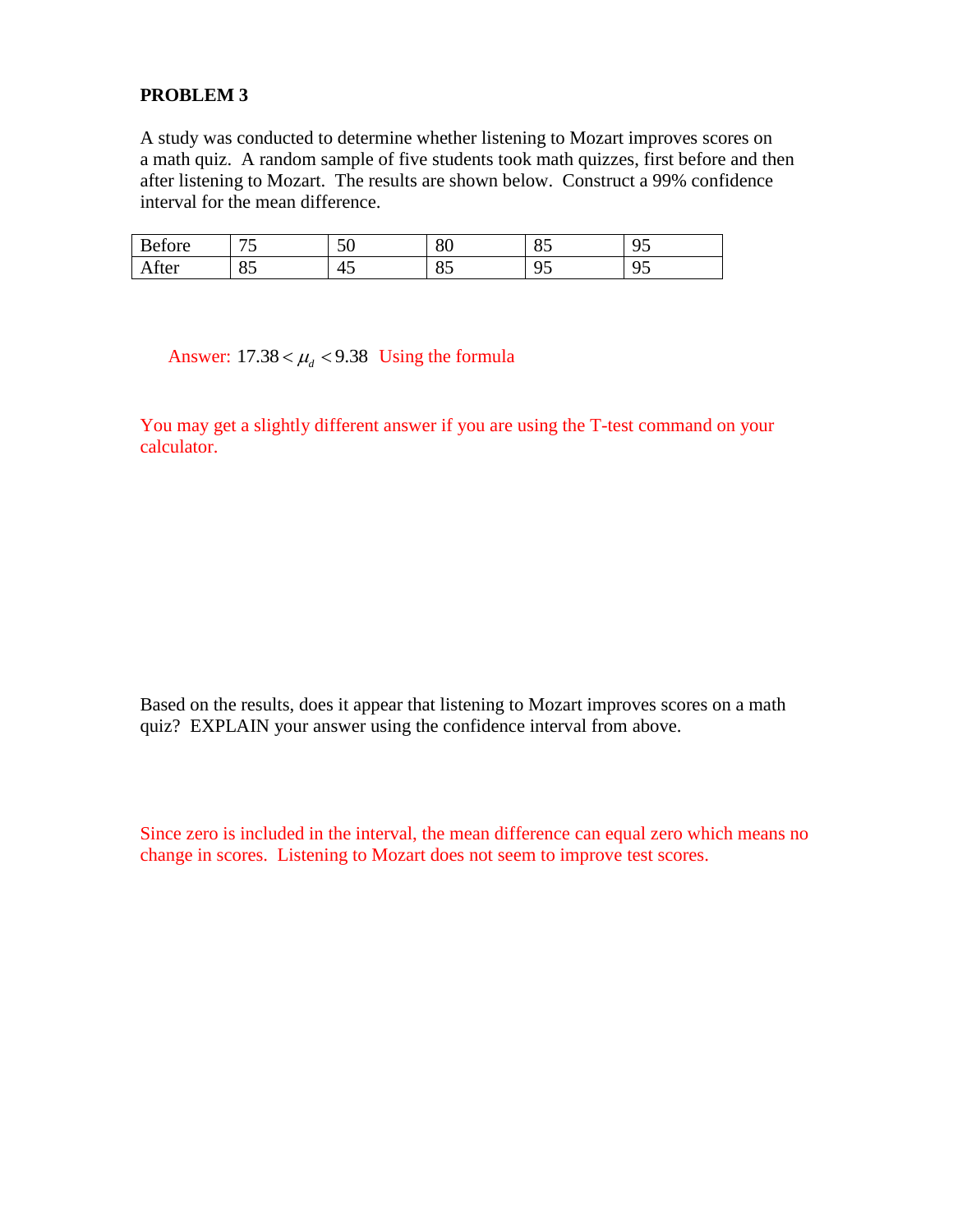A nutritionist claims that a particular exercise program will help participants lose weight after one month. The table shows the weights of 6 adults before the exercise program and after the exercise program. At a 0.10 significance level, can you conclude that the exercise program helps participants lose weight? Test the claim that the exercise program helps participants lose weight.

| Before  | 57<br>1 J I | 165 | 150 | 251<br>$\omega$ j | 140 | 137 |
|---------|-------------|-----|-----|-------------------|-----|-----|
| program |             |     |     |                   |     |     |
| After   | 150         | 169 | 150 | າາາ<br>ے ت        | 138 | 145 |
| program |             |     |     |                   |     |     |

Is this particular exercise program effective in helping participants lose weight after just one month ?

 $H_0: \mu_d = 0$  $H_1$  :  $\mu_d > 0$  $T.S. t = .688$  $P-value = .2612$ 

There is not sufficient evidence to support the claim that the exercise program helps participants loose weight.

#### **PROBLEM 5**

Among 2600 randomly selected male car occupants over the age of 8, 78% wear seatbelts. Among 2500 randomly selected female car occupants over the age of 8, 84% wear seatbelts. Use a 0.05 significance level to test the claim that both genders have the same rate of seatbelt use. Does there appear to be a gender gap?

 $H_0: P_1 = P_2$  $H_1: P_1 \neq P_2$ *T.S.*  $z = -5.45$  $P-value = .0002$ .0000000495 *or*

There is sufficient evidence to warrant rejection of the claim that both genders have the same rate of seatbelt use.